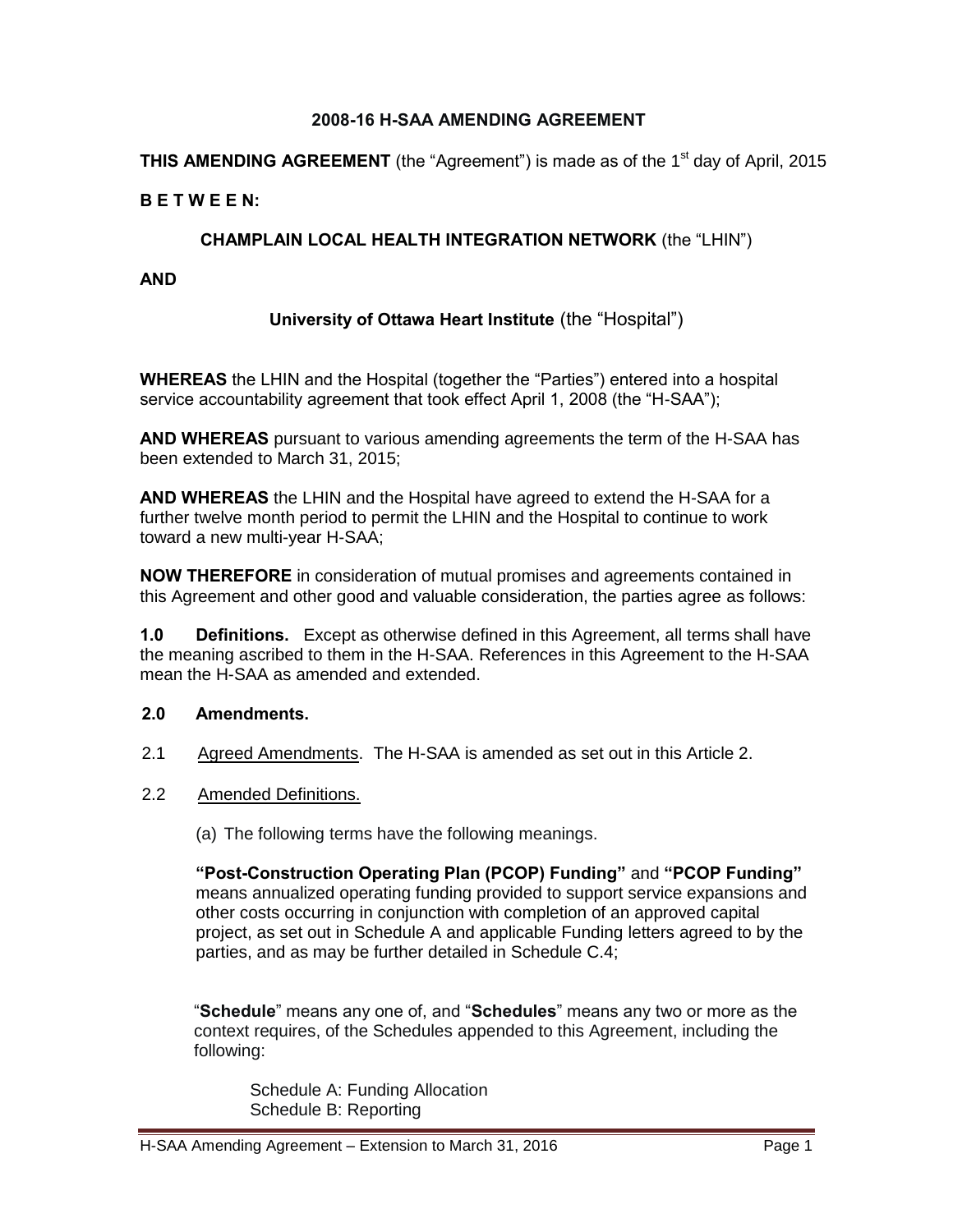#### Schedule C: Indicators and Volumes

- C.1. Performance Indicators
- C.2. Service Volumes
- C.3. LHIN Indicators and Volumes
- C.4. PCOP Targeted Funding and Volumes
- 2.3Term. This Agreement and the H-SAA will terminate on March 31, 2016.
- **3.0 Effective Date.** The amendments set out in Article 2 shall take effect on April 1, 2015. All other terms of the H-SAA shall remain in full force and effect.
- **4.0 Governing Law.** This Agreement and the rights, obligations and relations of the Parties will be governed by and construed in accordance with the laws of the Province of Ontario and the federal laws of Canada applicable therein.
- **5.0 Counterparts.** This Agreement may be executed in any number of counterparts, each of which will be deemed an original, but all of which together will constitute one and the same instrument.
- **6.0 Entire Agreement**. This Agreement constitutes the entire agreement between the Parties with respect to the subject matter contained in this Agreement and supersedes all prior oral or written representations and agreements.

**IN WITNESS WHEREOF** the Parties have executed this Agreement on the dates set out below.

#### **CHAMPLAIN LOCAL HEALTH INTEGRATION NETWORK**

| By:                                         |      |
|---------------------------------------------|------|
| Jean-Pierre Boisclair, Chair                | Date |
| And by:                                     |      |
| Chantale LeClerc, CEO                       | Date |
| <b>University of Ottawa Heart Institute</b> |      |
| By:                                         |      |
| Lawrence Soloway, Chair                     | Date |
| And by:                                     |      |
| Thierry Mesana, CEO                         | Date |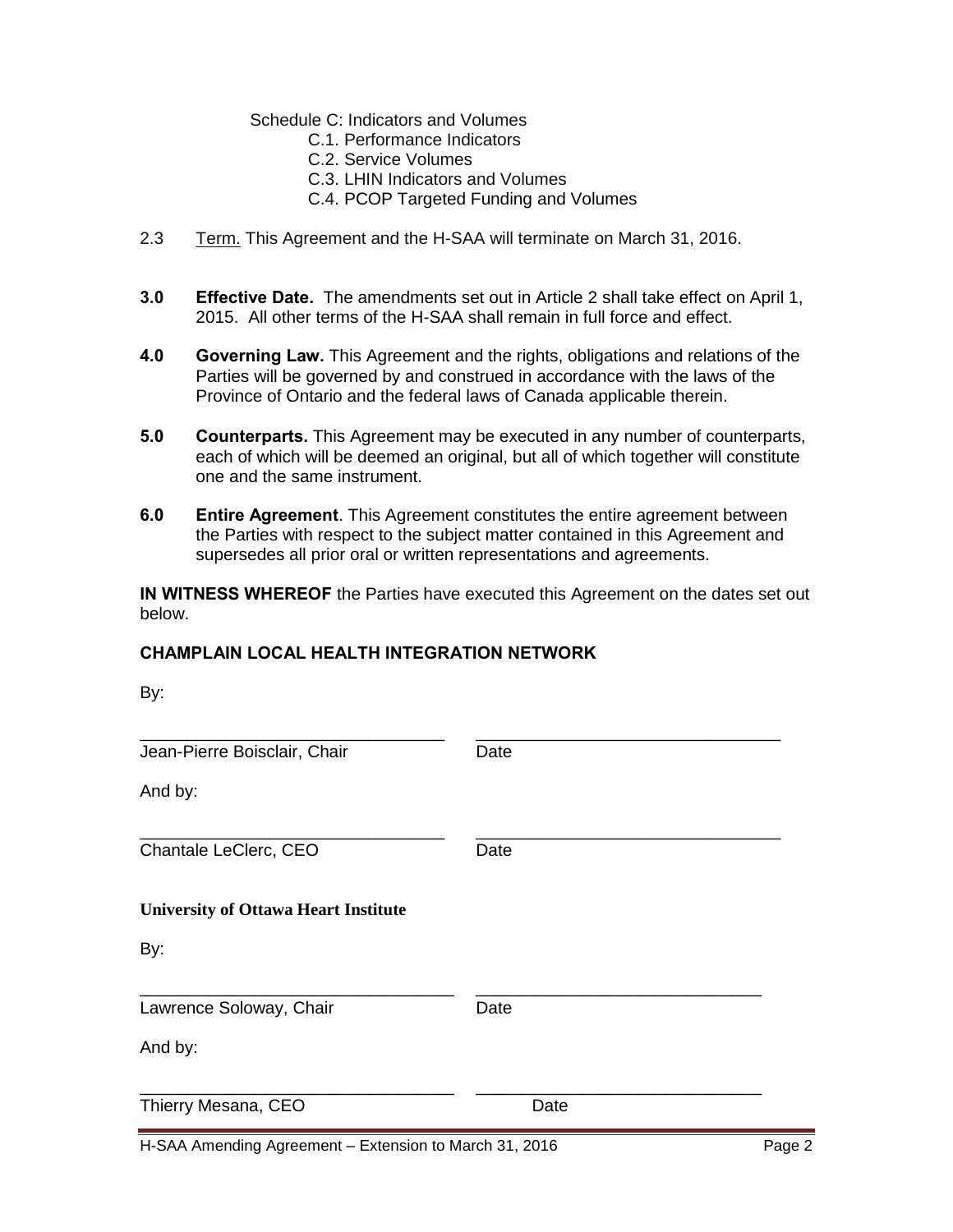### **2015-2016 Schedule A Funding Allocation**

University of Ottawa Heart Institute

University of Ottawa Heart Institute

961 Facility #:

Hospital Name:

Hospital Legal Name:

| 2016                                     |  |
|------------------------------------------|--|
| ding Allocation                          |  |
|                                          |  |
|                                          |  |
|                                          |  |
|                                          |  |
|                                          |  |
|                                          |  |
| Incremental/One-Time<br>$\overline{[2]}$ |  |
| \$57,500                                 |  |
| \$142,600                                |  |
| \$3,749,347                              |  |
| \$3,949,447                              |  |
|                                          |  |
|                                          |  |
|                                          |  |
|                                          |  |
|                                          |  |
|                                          |  |
|                                          |  |
| \$3,949,447                              |  |
|                                          |  |

|                                                               |               | 2015-2016                        |
|---------------------------------------------------------------|---------------|----------------------------------|
|                                                               |               | [1] Estimated Funding Allocation |
| <b>Section 1: FUNDING SUMMARY</b>                             |               |                                  |
| <b>LHIN FUNDING</b>                                           | [2] Base      |                                  |
| <b>LHIN Global Allocation</b>                                 | \$17,008,589  |                                  |
| Health System Funding Reform: HBAM Funding                    | \$42,293,100  |                                  |
| Health System Funding Reform: QBP Funding (Sec. 2)            | \$3,050,991   |                                  |
| Post Construction Operating Plan (PCOP)                       | \$0           | [2] Incremental/One-             |
| Wait Time Strategy Services ("WTS") (Sec. 3)                  | \$0           | \$57,500                         |
| Provincial Program Services ("PPS") (Sec. 4)                  | \$58,134,620  | \$142,600                        |
| Other Non-HSFR Funding (Sec. 5)                               | \$0           | \$3,749,347                      |
| <b>Sub-Total LHIN Funding</b>                                 | \$120,487,300 | \$3,949,447                      |
| <b>NON-LHIN FUNDING</b>                                       |               |                                  |
| [3] Cancer Care Ontario and the Ontario Renal Network         | \$0           |                                  |
| Recoveries and Misc. Revenue                                  | \$5,659,855   |                                  |
| Amortization of Grants/Donations Equipment                    | \$800,000     |                                  |
| OHIP Revenue and Patient Revenue from Other Payors            | \$30,416,309  |                                  |
| Differential & Copayment Revenue                              | \$1,448,148   |                                  |
| <b>Sub-Total Non-LHIN Funding</b>                             | \$38,324,312  |                                  |
| <b>Total 15/16 Estimated Funding Allocation (All Sources)</b> | \$158,811,612 | \$3,949,447                      |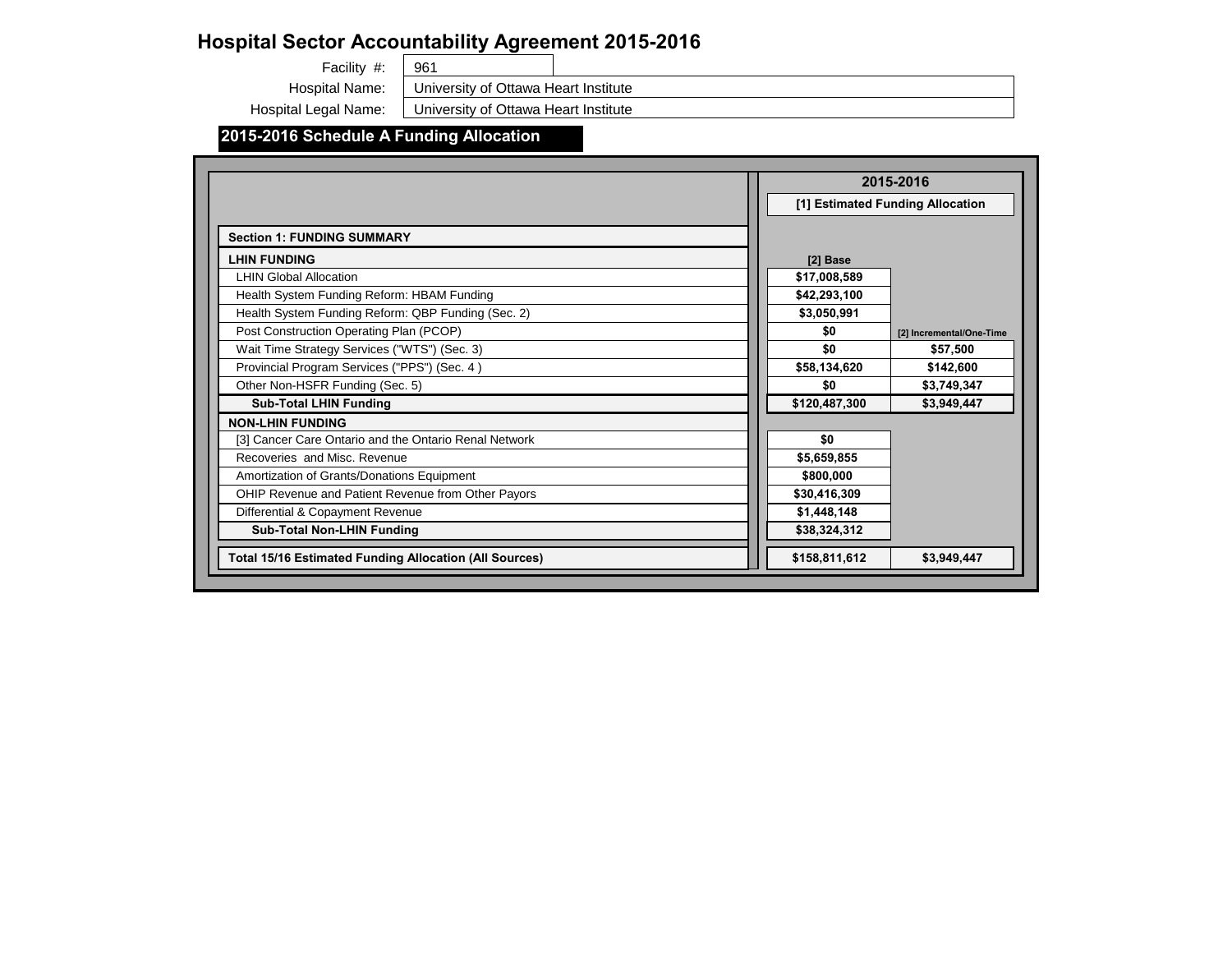# **Hospital Sector Accountability Agreement 2015-2016**<br>Facility #:  $\sqrt{\frac{961}{}}$

Facility #:

### **2015-2016 Schedule A Funding Allocation**

University of Ottawa Heart Institute

|                                                                                 |                  | 2015-2016      |
|---------------------------------------------------------------------------------|------------------|----------------|
| <b>Section 2: HSFR - Quality-Based Procedures</b>                               | <b>Volume</b>    | [4] Allocation |
| Rehabilitation Inpatient Primary Unlilateral Hip Replacement                    | 0                | \$0            |
| Acute Inpatient Primary Unilateral Hip Replacement                              | $\mathbf{0}$     | \$0            |
| Rehabilitation Inpatient Primary Unlilateral Knee Replacement                   | $\boldsymbol{0}$ | \$0            |
| Acute Inpatient Primary Unilateral Knee Replacement                             | $\boldsymbol{0}$ | \$0            |
| <b>Acute Inpatient Hip Fracture</b>                                             | $\boldsymbol{0}$ | \$0            |
| Knee Arthroscopy                                                                | $\boldsymbol{0}$ | \$0            |
| Elective Hips - Outpatient Rehabilitation for Primary Hip                       | $\boldsymbol{0}$ | \$0            |
| Elective Knees - Outpatient Rehabilitation for Primary Knee                     | $\boldsymbol{0}$ | \$0            |
| Acute Inpatient Primary Bilateral Joint Replacement (Hip/Knee)                  | $\mathbf{0}$     | \$0            |
| <b>Acute Inpatient Congestive Heart Failure</b>                                 | 278              | \$2,949,562    |
| Aortic Valve Replacement                                                        | $\mathbf 0$      | <b>TBD</b>     |
| <b>Coronary Artery Disease</b>                                                  | $\boldsymbol{0}$ | <b>TBD</b>     |
| Acute Inpatient Stroke Hemorrhage                                               | $\boldsymbol{0}$ | \$0            |
| Acute Inpatient Stroke Ischemic or Unspecified                                  | 3                | \$14,648       |
| Acute Inpatient Stroke Transient Ischemic Attack (TIA)                          |                  | \$2,980        |
| Acute Inpatient Non-Cardiac Vascular Aortic Aneurysm excluding Advanced Pathway | $\boldsymbol{0}$ | \$0            |
| Acute Inpatient Non-Cardiac Vascular Lower Extremity Occlusive Disease          | $\boldsymbol{0}$ | \$0            |
| <b>Unilateral Cataract Day Surgery</b>                                          | $\mathbf 0$      | \$0            |

Hospital Name: University of Ottawa Heart Institute

Hospital Legal Name: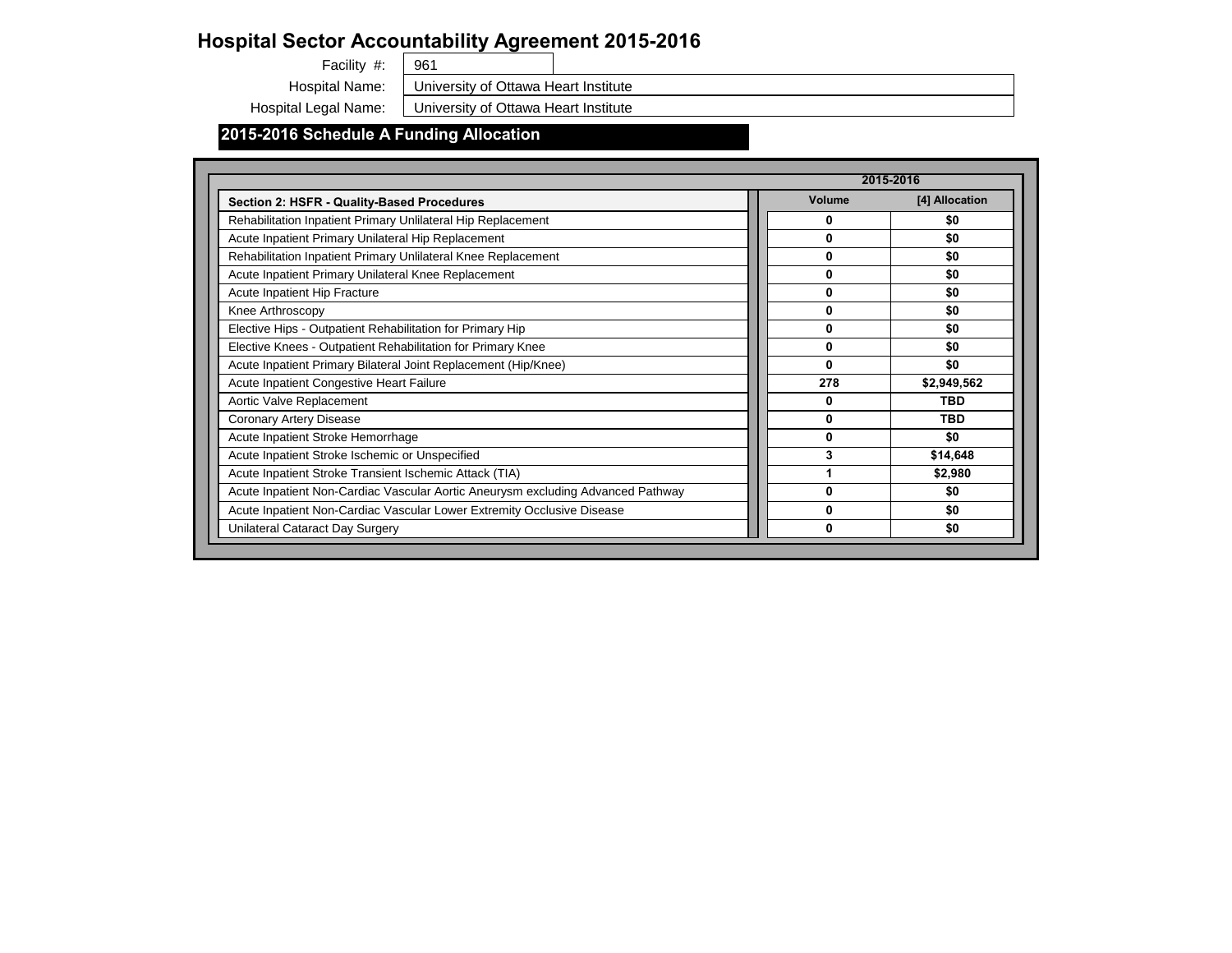# **Hospital Sector Accountability Agreement 2015-2016**<br>Facility #:  $\sqrt{\frac{961}{}}$

Facility #:

### **2015-2016 Schedule A Funding Allocation**

Hospital Name: University of Ottawa Heart Institute

Hospital Legal Name: | University of Ottawa Heart Institute

|                                                                         |               | 2015-2016      |
|-------------------------------------------------------------------------|---------------|----------------|
| <b>Section 2: HSFR - Quality-Based Procedures</b>                       | <b>Volume</b> | [4] Allocation |
| <b>Bilateral Cataract Day Surgery</b>                                   |               | \$0            |
| <b>Retinal Disease</b>                                                  |               | \$0            |
| Inpatient Neonatal Jaundice (Hyperbilirubinemia)                        |               | \$0            |
| <b>Acute Inpatient Tonsillectomy</b>                                    |               | \$0            |
| Acute Inpatient Chronic Obstructive Pulmonary Disease                   |               | \$60,450       |
| Acute Inpatient Pneumonia                                               | 6             | \$23,351       |
| Endoscopy                                                               |               | \$0            |
| Rehabilitation Inpatient Primary Bilateral Joint Replacement (Hip/Knee) |               | \$0            |
| <b>Sub-Total Quality Based Procedure Funding</b>                        | 293           | \$3,050,991    |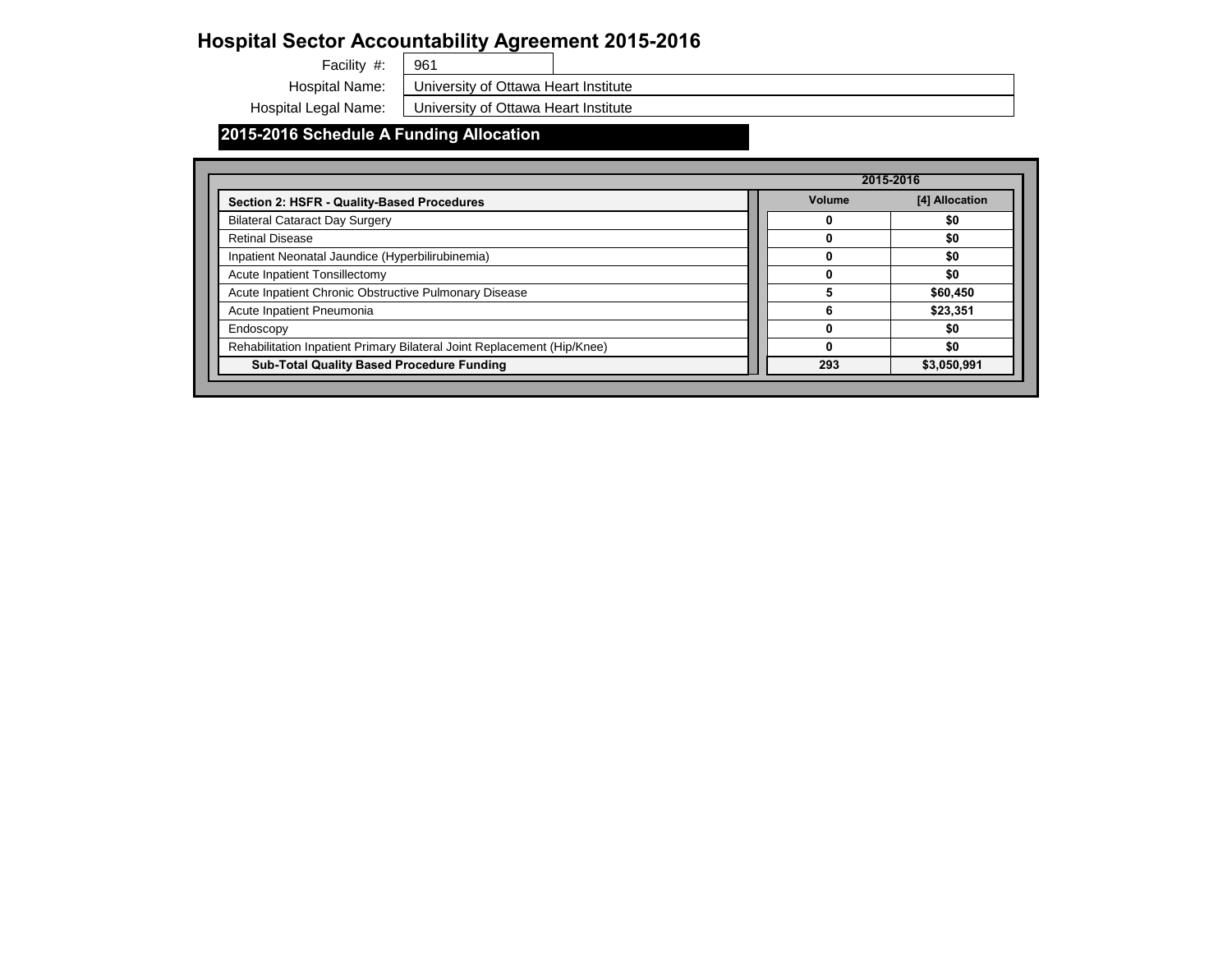# **Hospital Sector Accountability Agreement 2015-2016**<br>Facility #:  $\sqrt{\frac{961}{}}$

Facility #:

### **2015-2016 Schedule A Funding Allocation**

Hospital Name: University of Ottawa Heart Institute

Hospital Legal Name: | University of Ottawa Heart Institute

|                                                                       |              | 2015-2016                |
|-----------------------------------------------------------------------|--------------|--------------------------|
| Section 3: Wait Time Strategy Services ("WTS")                        | [2] Base     | [2] Incremental/One-Time |
| <b>General Surgery</b>                                                | \$0          | \$0                      |
| <b>Pediatric Surgery</b>                                              | \$0          | \$0                      |
| Hip & Knee Replacement - Revisions                                    | \$0          | \$0                      |
| Magnetic Resonance Imaging (MRI)                                      | \$0          | \$0                      |
| <b>Ontario Breast Screening Magnetic Resonance Imaging (OBSP MRI)</b> | \$0          | \$0                      |
| Computed Tomography (CT)                                              | \$0          | \$57,500                 |
| <b>Other WTS Funding</b>                                              | \$0          | \$0                      |
| <b>Sub-Total Wait Time Strategy Services Funding</b>                  | \$0          | \$57,500                 |
| Section 4: Provincial Priority Program Services ("PPS")               | [2] Base     | [2] Incremental/One-Time |
| <b>Cardiac Surgery</b>                                                | \$20,017,990 | \$0                      |
| <b>Other Cardiac Services</b>                                         | \$33,000,200 | \$0                      |
| <b>Organ Transplantation</b>                                          | \$792,030    | \$57,300                 |
| <b>Neurosciences</b>                                                  | \$0          | \$0                      |
| <b>Bariatric Services</b>                                             | \$0          | \$0                      |
| <b>Regional Trauma</b>                                                | \$0          | \$0                      |
| Other Provincial Programs (Type Details here)                         | \$2,921,600  | \$0                      |
| Other Provincial Programs (Type Details here)                         | \$1,402,800  | \$85,300                 |
| <b>Sub-Total Provincial Priority Program Services Funding</b>         | \$58,134,620 | \$142,600                |
| <b>Section 5: Other Non-HSFR</b>                                      | [2] Base     | [2] Incremental/One-Time |
| <b>LHIN One-time payments</b>                                         | \$0          | \$98,500                 |
| <b>MOH One-time payments</b>                                          | \$0          | \$3,650,847              |
| <b>LHIN/MOH Recoveries</b>                                            | \$0          |                          |
| Other Revenue from MOHLTC                                             | \$0          |                          |
| Paymaster                                                             | \$0          |                          |
| <b>Sub-Total Other Non-HSFR Funding</b>                               | \$0          | \$3,749,347              |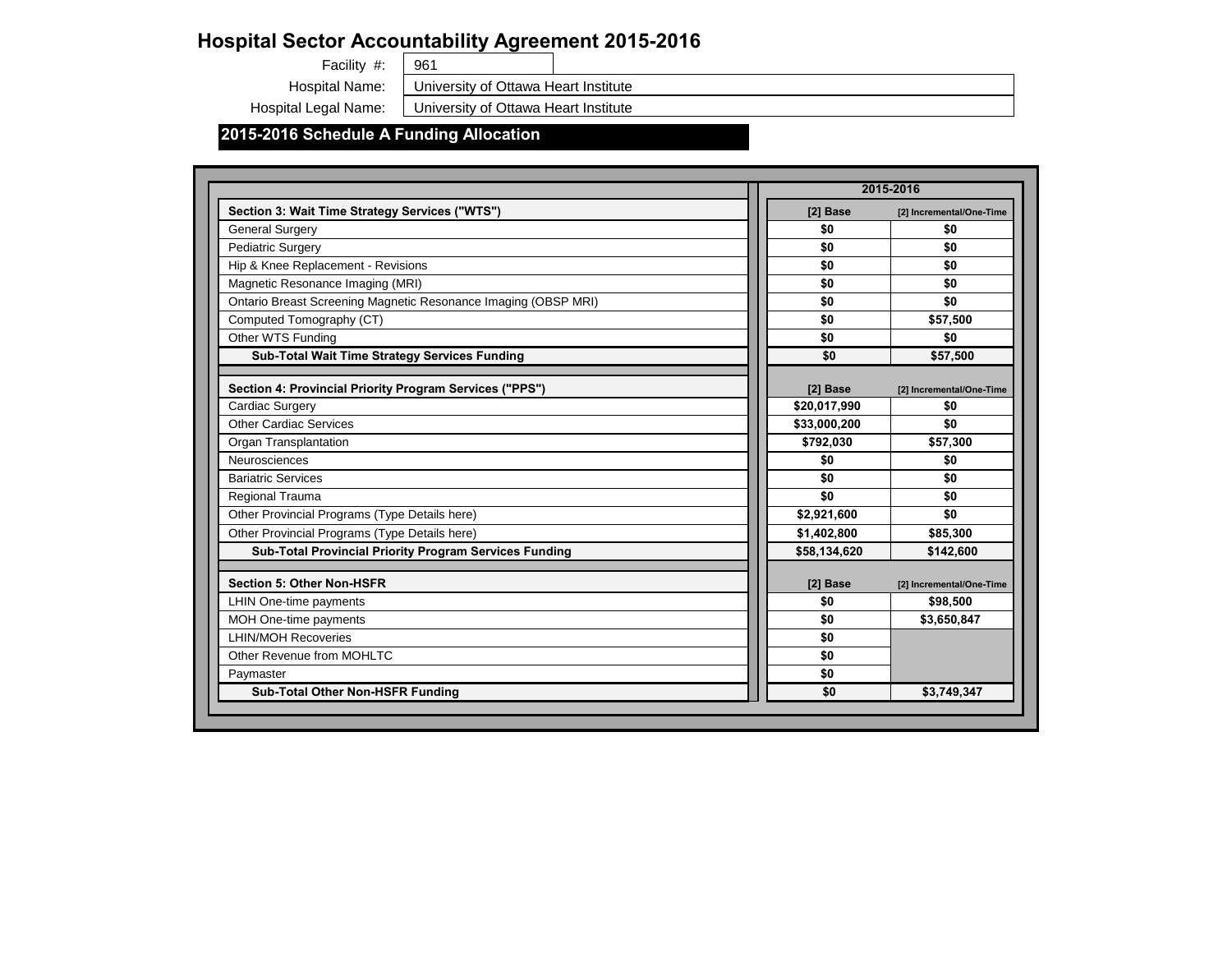Facility #: 961

### **2015-2016 Schedule A Funding Allocation**

University of Ottawa Heart Institute

Hospital Legal Name: | University of Ottawa Heart Institute



| <b>Section 6: Other Funding</b>                                                                                                                   |  |          | 2015-2016 |
|---------------------------------------------------------------------------------------------------------------------------------------------------|--|----------|-----------|
| (Info. Only. Funding is already included in Sections 1-4 above)                                                                                   |  | [2] Base | $[2]$ In  |
| Grant in Lieu of Taxes (Inc. in Global Funding Allocation Sec. 1)                                                                                 |  | \$0      |           |
| [3] Ontario Renal Network Funding (Inc. in Cancer Care Ontario Funding Sec. 4)                                                                    |  | \$0      |           |
| <b>Sub-Total Other Funding</b>                                                                                                                    |  | \$0      |           |
| * Targets for Year 3 of the agreement will be determined during the annual refresh process.                                                       |  |          |           |
| [1] Estimated funding allocations.                                                                                                                |  |          |           |
| [2] Funding allocations are subject to change year over year.                                                                                     |  |          |           |
| [3] Funding provided by Cancer Care Ontario, not the LHIN.                                                                                        |  |          |           |
| [4] All QBP Funding is fully recoverable in accordance with Section 5.6 of the H-SAA. QBP Funding is not base funding for the put<br>BOND policy. |  |          |           |



Hospital Name: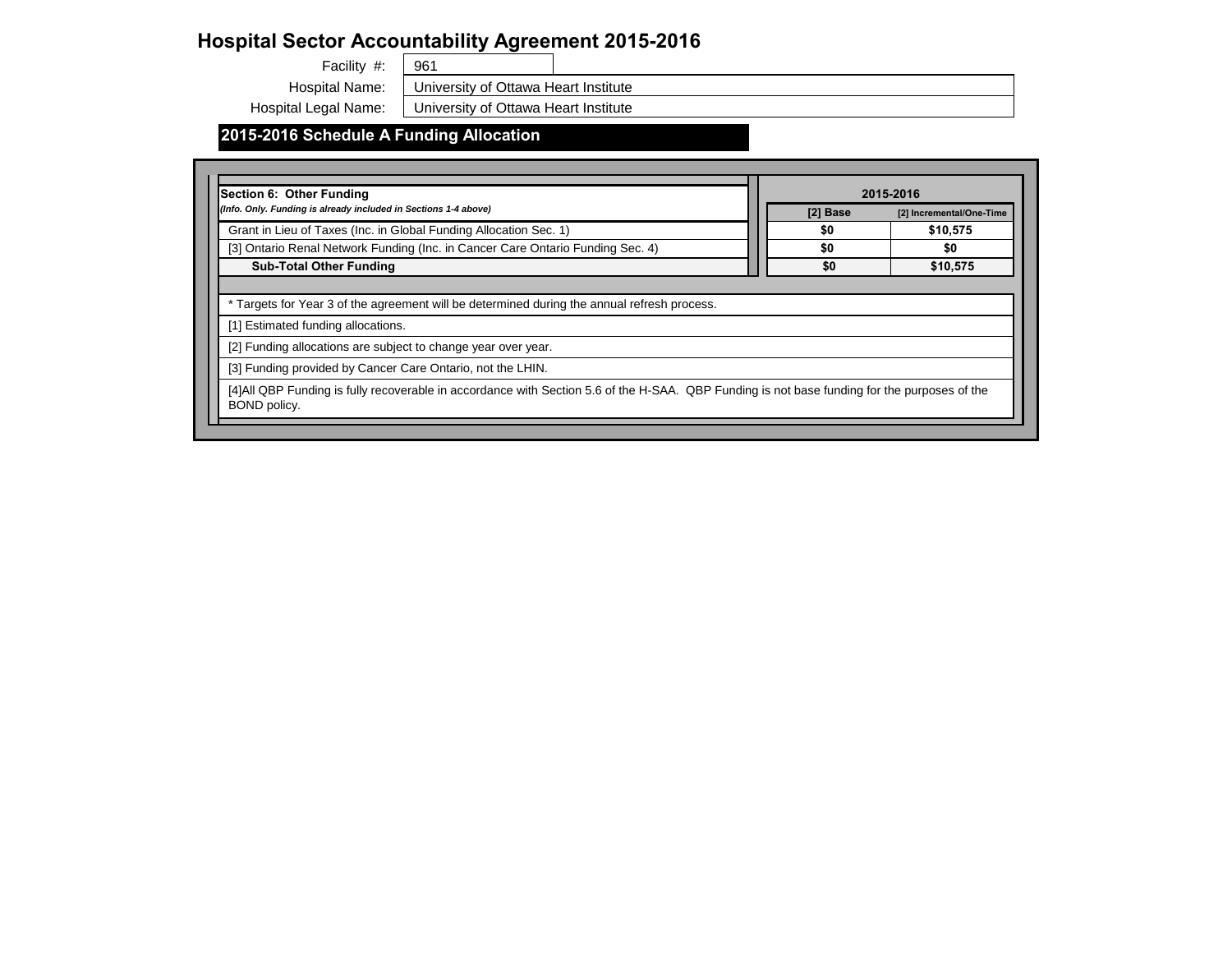| Facility #:           | 961                                  |  |
|-----------------------|--------------------------------------|--|
| <b>Hospital Name:</b> | University of Ottawa Heart Institute |  |
| Hospital Legal Name:  | University of Ottawa Heart Institute |  |
|                       |                                      |  |

`

### **2015-2016 Schedule B: Reporting Requirements**

| 1. MIS Trial Balance                                                     | <b>Due Date</b><br>2015-2016 |
|--------------------------------------------------------------------------|------------------------------|
| Q2 - April 01 to September 30                                            | 31 October 2015              |
| Q3 - October 01 to December 31                                           | 31 January 2016              |
| Q4 - January 01 to March 31                                              | 30 May 2016                  |
| 2. Hospital Quartery SRI Reports and Supplemental Reporting as Necessary | <b>Due Date</b><br>2015-2016 |
| Q2 - April 01 to September 30                                            | 07 November 2015             |
| Q3 - October 01 to December 31                                           | 07 February 2016             |
| Q4 - January 01 to March 31                                              | 30 June 2016                 |
| Year End                                                                 | 30 June 2016                 |
| <b>3. Audited Financial Statements</b>                                   | <b>Due Date</b><br>2015-2016 |
| <b>Fiscal Year</b>                                                       | 30 June 2016                 |
| 4. French Language Services Report                                       | <b>Due Date</b><br>2015-2016 |
| <b>Fiscal Year</b>                                                       | 30 April 2016                |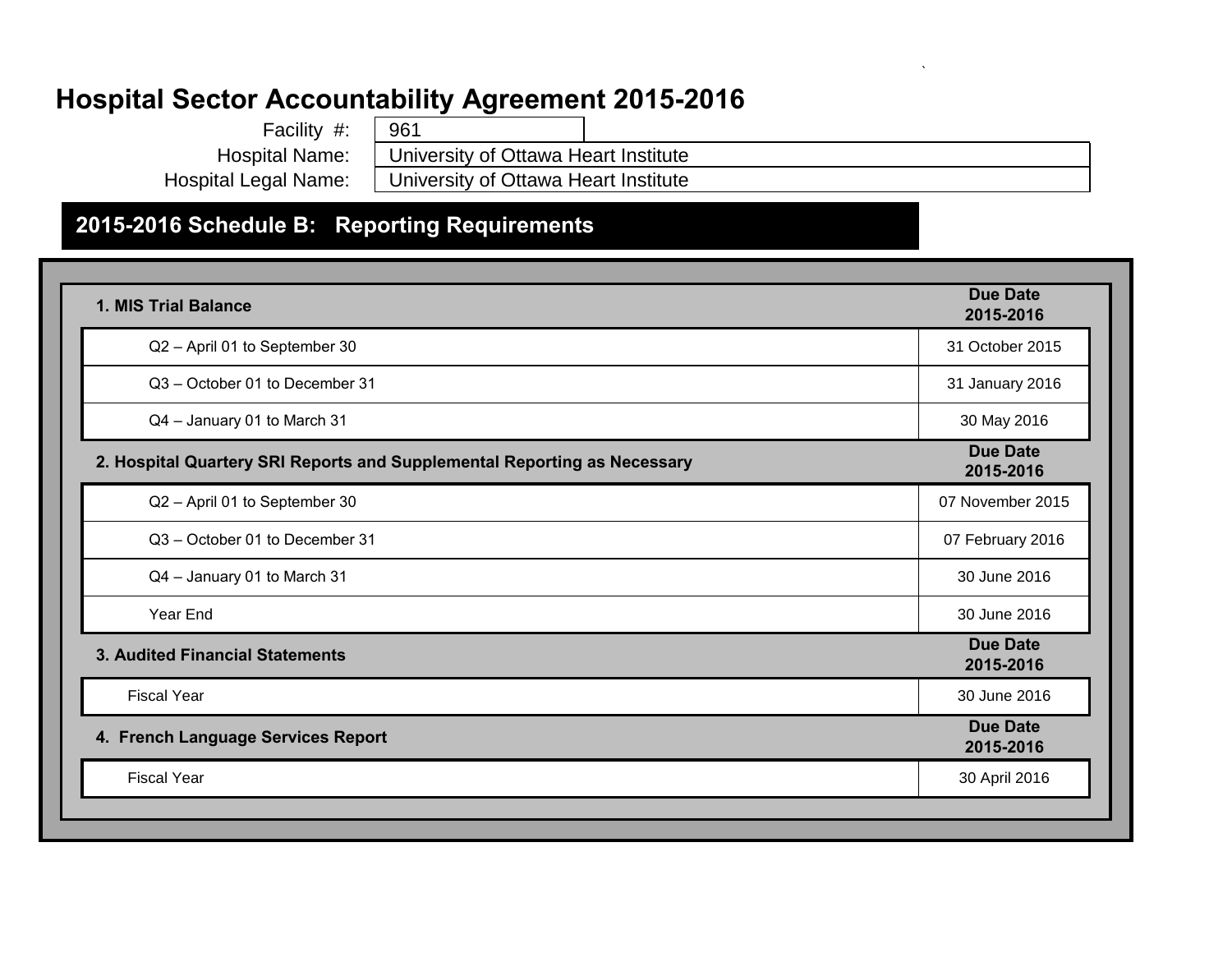| Facility #:           |  |
|-----------------------|--|
| <b>Hospital Name:</b> |  |

Site Name:

Hospital Legal Name:

**961 University of Ottawa Heart Institute University of Ottawa Heart Institute TOTAL ENTITY**

#### **2015-2016 Schedule C1 Performance Indicators**

| *Performance Indicators                                                                      | <b>Measurement</b><br><b>Unit</b> | <b>Performance Target</b><br>2015-2016 | Performance<br><b>Standard</b><br>2015-2016 |
|----------------------------------------------------------------------------------------------|-----------------------------------|----------------------------------------|---------------------------------------------|
| 90th Percentile Emergency Room (ER) Length of Stay for Admitted Patients                     | Hours                             | N/A                                    |                                             |
| 90th Percentile ER Length of Stay for Non-Admitted Complex (CTAS I-III) Patients             | Hours                             | N/A                                    |                                             |
| 90th Percentile ER Length of Stay for Non-Admitted Minor Uncomplicated (CTAS IV-V) Patients  | Hours                             | N/A                                    |                                             |
| Cancer Surgery: % Priority 4 cases completed within Target                                   | Percent                           | N/A                                    |                                             |
| Cardiac Bypass Surgery: % Priority 4 cases completed within Target                           | Percent                           | 90.0%                                  | $>= 90%$                                    |
| Cataract Surgery: % Priority 4 cases completed within Target                                 | Percent                           | N/A                                    |                                             |
| Joint Replacement (Hip): % Priority 4 cases completed within Target                          | Percent                           | N/A                                    |                                             |
| Joint Replacement (Knee): % Priority 4 cases completed within Target                         | Percent                           | N/A                                    |                                             |
| Diagnostic Magnetic Resonance Imaging (MRI) Scan: % Priority 4 cases completed within Target | Percent                           | N/A                                    |                                             |
| Diagnostic Computed Tomography (CT) Scan: % Priority 4 cases completed within Target         | Percent                           | 90.0%                                  | $>= 90%$                                    |
| Rate of Hospital Acquired Clostridium Difficile Infections                                   | Rate                              | 0.00                                   |                                             |
| <b>Explanatory Indicators</b>                                                                | <b>Measurement</b><br>Unit        |                                        |                                             |
| Percent of Stroke/tia Patients Admitted to a Stroke Unit During their Inpatient Stay         | Percent                           |                                        |                                             |
| Hospital Standardized Mortality Ratio                                                        | Ratio                             |                                        |                                             |
| Readmissions Within 30 Days for Selected Case Mix Groups                                     | Percentage                        |                                        |                                             |
| Rate of Ventilator-Associated Pneumonia                                                      | Rate                              |                                        |                                             |
| Cental Line Infection Rate                                                                   | Rate                              |                                        |                                             |
| Rate of Hospital Acquired Vancomycin Resistant Enterococcus Bacteremia                       | Rate                              |                                        |                                             |
| Rate of Hospital Acquired Methicillin Resisteant Staphylococcus Aureus Bacteremia            | Rate                              |                                        |                                             |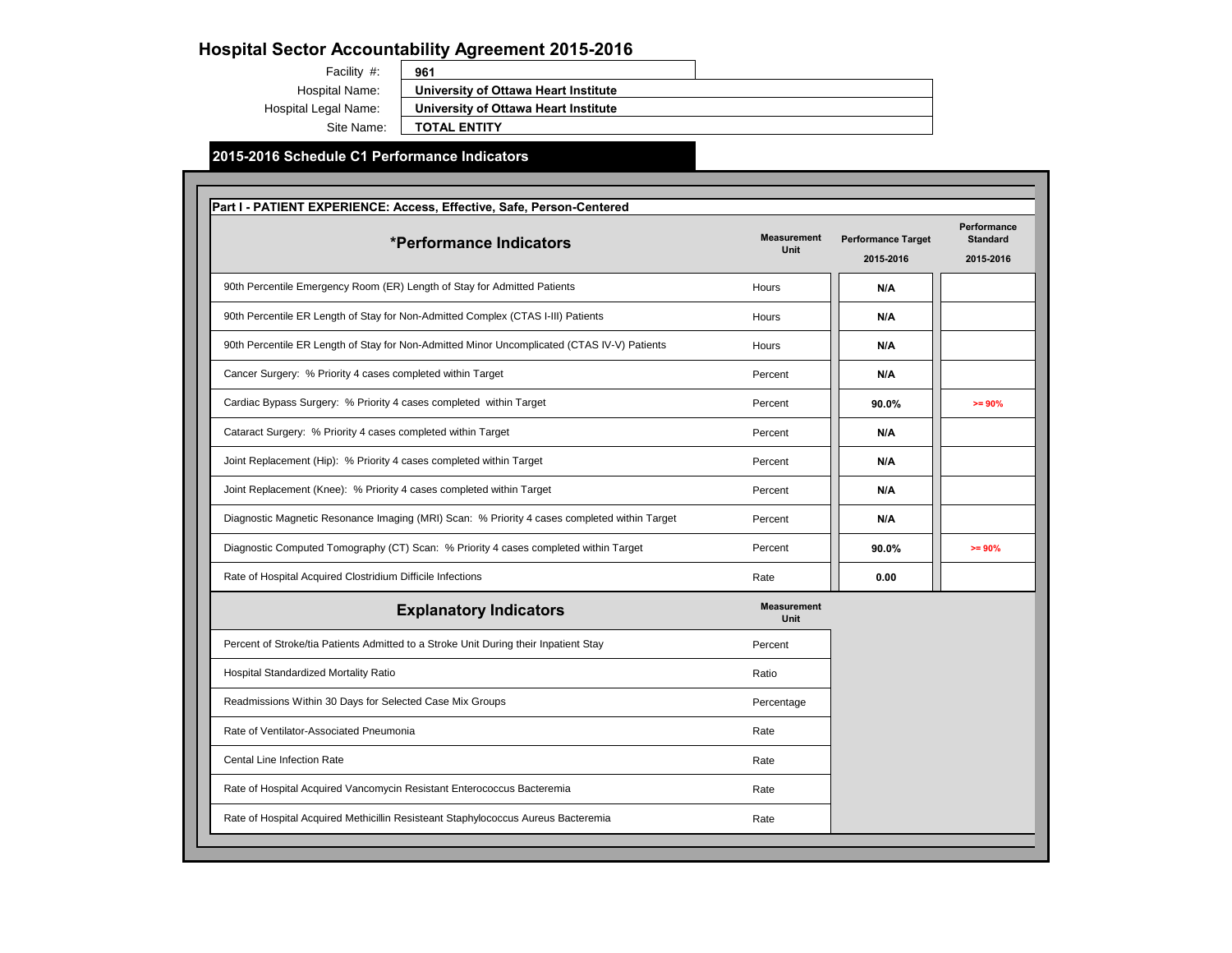### **2015-2016 Schedule C1 Performance Indicators**

Facility #: Hospital Name: Hospital Legal Name: **961 University of Ottawa Heart Institute University of Ottawa Heart Institute**

# Site Name: **TOTAL ENTITY**

### **Part II - ORGANIZATION HEALTH - EFFICIENT, K APPROPRIATELY RESOURCED, EMPLOYEE EXPE** Ratio **0.72 >= 0.68**  $Percent$ Percent Percent Adjusted Working Funds/ Total Revenue % **Explanatory Indicators** Total Margin (Hospital Sector Only) Total Margin (Consolidated - All Sector Codes and fund types Current Ratio (Consolidated - All Sector Codes and fund types **Measu Measu \*Performance Indicators**

| <b>ERIENCE, GOVERNANCE</b>                         |  |  |  |  |
|----------------------------------------------------|--|--|--|--|
| <b>Performance</b><br><b>Standard</b><br>2015-2016 |  |  |  |  |
| $>= 0.68$                                          |  |  |  |  |
| $>= 0%$                                            |  |  |  |  |
|                                                    |  |  |  |  |
|                                                    |  |  |  |  |
|                                                    |  |  |  |  |
|                                                    |  |  |  |  |
|                                                    |  |  |  |  |
|                                                    |  |  |  |  |

| <b>Measurement</b><br><b>Unit</b> | <b>Performance Target</b><br>2015-2016 | <b>Performance</b><br><b>Standard</b><br>2015-2016 |
|-----------------------------------|----------------------------------------|----------------------------------------------------|
| Percentage                        | 1.30%                                  | $\le$ 1.3%                                         |
| <b>Measurement</b><br><b>Unit</b> |                                        |                                                    |
| Percentage                        |                                        |                                                    |
| Percentage                        |                                        |                                                    |
| Percentage                        |                                        |                                                    |



| Part III - SYSTEM PERSPECTIVE: Integration, Community Engagement, eHealth                                          |                            |
|--------------------------------------------------------------------------------------------------------------------|----------------------------|
| *Performance Indicators                                                                                            | <b>Measurement</b><br>Unit |
| Alternate Level of Care (ALC) Rate- Acute                                                                          | Percentage                 |
| <b>Explanatory Indicators</b>                                                                                      | <b>Measurement</b><br>Unit |
| Repeat Unscheduled Emergency Visits Within 30 Days For Mental Health Conditions (Methodology Updated)              | Percentage                 |
| Repeat Unscheduled Emergency Visits Within 30 Days For Substance Abuse Conditions (Methodology Updated) Percentage |                            |
| Percentage of Acute Alternate Level of Care (ALC) Days (Closed Cases)                                              | Percentage                 |

### **Part IV - LHIN Specific Indicators and Performance targets: See Schedule C3**

**Targets for Year 2 and 3 of the Agreement will be set during the Annual Refresh process. \*Refer to 2015-2016 H-SAA Indicator Technical Specification for further details.**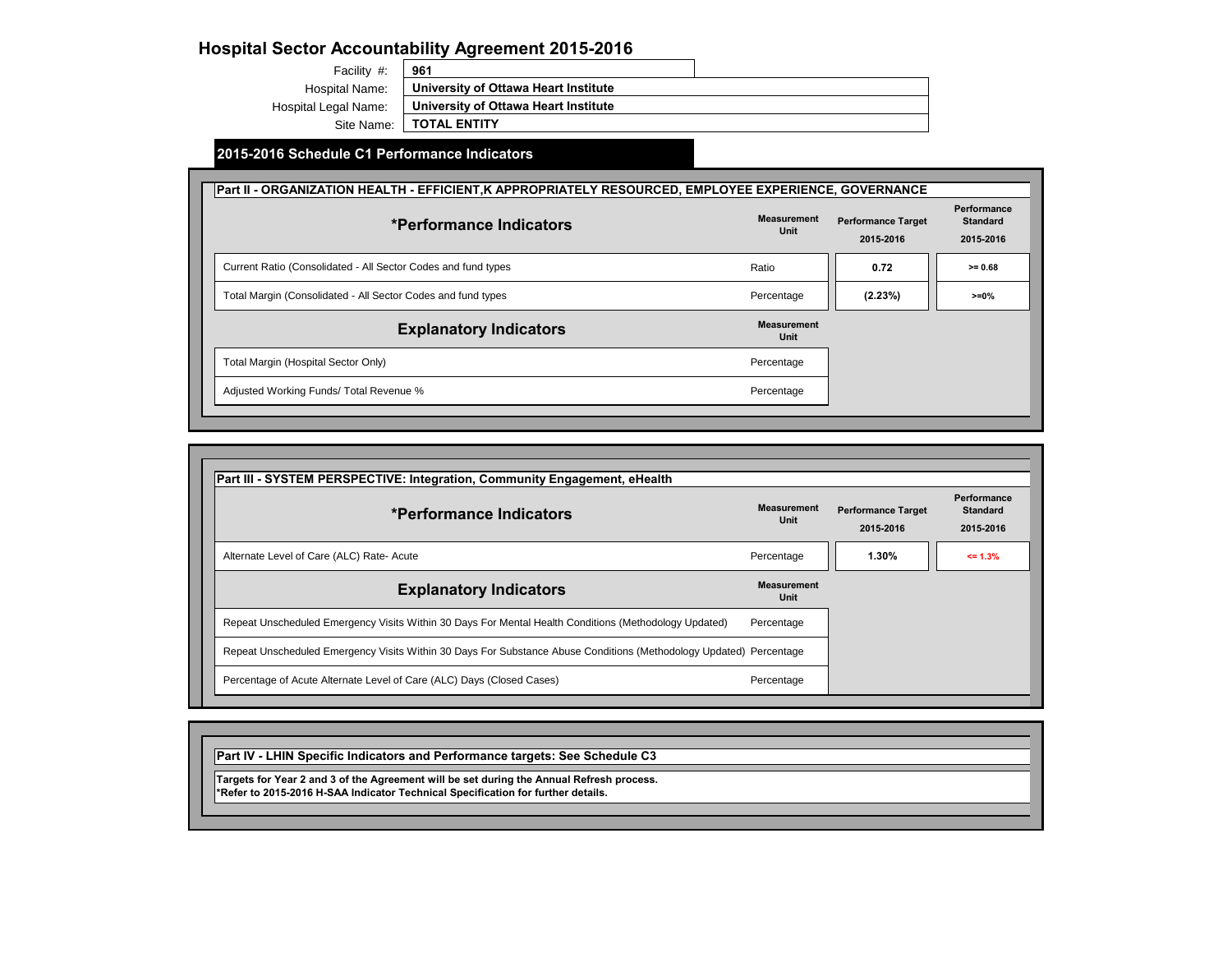| <b>Facility #:</b>          | 961                                                          |  |
|-----------------------------|--------------------------------------------------------------|--|
|                             | <b>Hospital Name:</b>   University of Ottawa Heart Institute |  |
| <b>Hospital Legal Name:</b> | University of Ottawa Heart Institute                         |  |

### **2015-2016 Schedule C2 Service Volumes**

| <b>THE SUPPORT SHIPS</b>                                  | "``"`"        |  |
|-----------------------------------------------------------|---------------|--|
| <b>Sexual Assault/Domestic Violence Treatment Clinics</b> | # of Patients |  |
|                                                           |               |  |

|                                             | <b>Measurement Unit</b>      | <b>Performance Target</b><br>2015-2016 | <b>Performance</b><br><b>Standard</b><br>2015-2016 |
|---------------------------------------------|------------------------------|----------------------------------------|----------------------------------------------------|
| <b>Ambulatory Care</b>                      | <b>Visits</b>                | 49,253                                 | $>= 39,402.4$                                      |
| <b>Complex Continuing Care</b>              | <b>Weighted Patient Days</b> | $\mathbf 0$                            | $\blacksquare$                                     |
| Day Surgery                                 | <b>Weighted Cases</b>        | 2,665                                  | $>= 2398.5$ and $<=$<br>2931.5                     |
| Elderly Capital Assistance Program (ELDCAP) | <b>Patient Days</b>          | $\mathbf 0$                            |                                                    |
| <b>Emergency Department</b>                 | <b>Weighted Cases</b>        | $\mathbf 0$                            |                                                    |
| <b>Emergency Department and Urgent Care</b> | <b>Visits</b>                | $\mathbf 0$                            |                                                    |
| <b>Inpatient Mental Health</b>              | <b>Weighted Patient Days</b> | $\mathbf{0}$                           |                                                    |
| <b>Inpatient Mental Health</b>              | <b>Patient Days</b>          | $\mathbf 0$                            |                                                    |
| <b>Acute Rehabilitation Patient Days</b>    | <b>Patient Days</b>          | $\mathbf{0}$                           |                                                    |
| <b>Acute Rehabilitation Separations</b>     | Separations                  | $\mathbf 0$                            |                                                    |
| <b>Total Inpatient Acute</b>                | <b>Weighted Cases</b>        | 18,350                                 | $>= 17432.5$ and $<=$<br>19267.5                   |

| <b>Part II - Hospital Specialized Services</b> |                         |                             |                              |
|------------------------------------------------|-------------------------|-----------------------------|------------------------------|
|                                                | <b>Measurement Unit</b> | <b>Primary</b><br>2015-2016 | <b>Revision</b><br>2015-2016 |
| <b>Cochlear Implants</b>                       | Cases                   | 0                           |                              |
|                                                |                         | <b>Base</b><br>2015-2016    | One-time<br>2015-2016        |
| <b>Cleft Palate</b>                            | Cases                   | 0                           | 0                            |
| <b>HIV Outpatient Clinics</b>                  | <b>Visits</b>           | 0                           |                              |

|                                                                       | <b>Measurement Unit</b> | <b>Base</b><br>2015-2016 | One-time<br>2015-2016 |
|-----------------------------------------------------------------------|-------------------------|--------------------------|-----------------------|
| <b>General Surgery</b>                                                | Cases                   | 0                        |                       |
| <b>Paediatric Surgery</b>                                             | Cases                   | $\boldsymbol{0}$         | 0                     |
| Hip & Knee Replacement - Revisions                                    | Cases                   | $\bf{0}$                 | 0                     |
| Magnetic Resonance Imaging (MRI)                                      | <b>Total Hours</b>      | $\boldsymbol{0}$         | 0                     |
| <b>Ontario Breast Screening Magnetic Resonance Imaging (OBSP MRI)</b> | <b>Total Hours</b>      | $\bf{0}$                 |                       |
| Computed Tomography (CT)                                              | <b>Total Hours</b>      | $\mathbf 0$              | 230                   |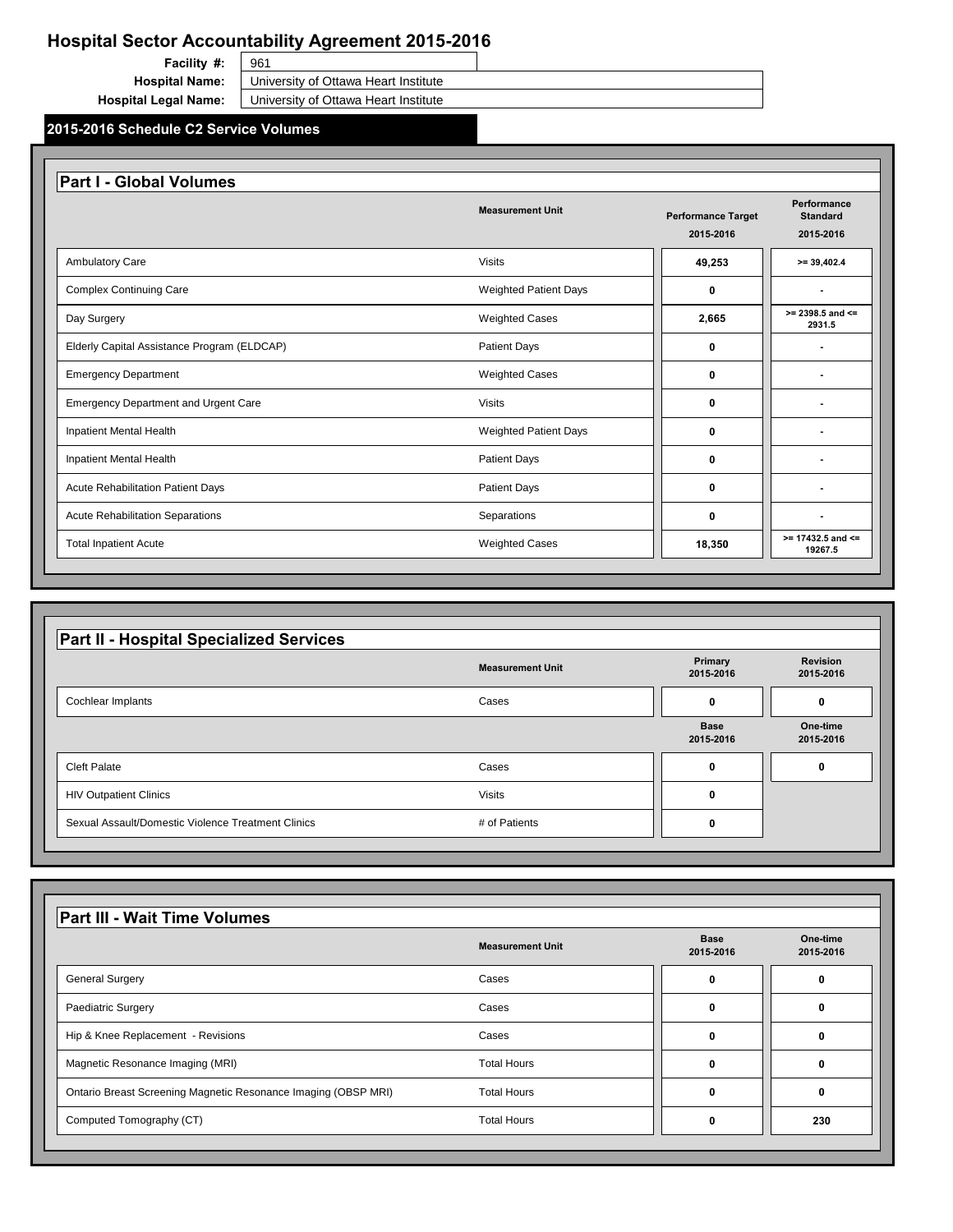### **2015-2016 Schedule C2 Service Volumes**

**Facility #:** 

961 **Hospital Name:** University of Ottawa Heart Institute

**Hospital Legal Name:** University of Ottawa Heart Institute

|                                                                                                           | <b>Measurement Unit</b> | <b>Base</b><br>2015-2016 | One-time<br>2015-2016        |
|-----------------------------------------------------------------------------------------------------------|-------------------------|--------------------------|------------------------------|
| <b>Cardiac Surgery</b>                                                                                    | Cases                   | 1,150                    | $\mathbf 0$                  |
| <b>Cardiac Services - Catheterization</b>                                                                 | Cases                   | 5,927                    |                              |
| <b>Cardiac Services- Interventional Cardiology</b>                                                        | Cases                   | 4,033                    |                              |
| <b>Cardiac Services- Permanent Pacemakers</b>                                                             | Cases                   | 535                      |                              |
| Automatic Implantable Cardiac Defib's (AICDs)- New Implants                                               | Cases                   | 230                      |                              |
| Automatic Implantable Cardiac Defib's (AICDs)- Replacements                                               | # of Replacements       | 109                      |                              |
| Automatic Implantable Cardiac Defib's (AICDs)- Replacements done at Supplier's<br>request                 | # of Replacements       | 0                        |                              |
| Automatic Implantable Cardiac Defib's (AICDs)- Manufacturer Requested ICD<br><b>Replacement Procedure</b> | Procedures              | 0                        |                              |
| <b>Organ Transplantation</b>                                                                              | Cases                   | 15                       | <b>Revision</b><br>2015-2016 |
| Neurosciences                                                                                             | Procedures              | $\mathbf 0$              | $\mathbf 0$                  |
| <b>Regional Trauma</b>                                                                                    | Cases                   | 0                        |                              |
| Number of Forensic Beds- General                                                                          | <b>Beds</b>             | $\mathbf 0$              |                              |
| <b>Number of Forensic Beds- Secure</b>                                                                    | <b>Beds</b>             | $\mathbf 0$              |                              |
| <b>Number of Forensic Beds-Assessment</b>                                                                 | <b>Beds</b>             | 0                        |                              |
| <b>Bariatric Surgery</b>                                                                                  | Procedures              | 0                        |                              |
| <b>Medical and Behavioural Treatment Cases</b>                                                            | Cases                   | 0                        |                              |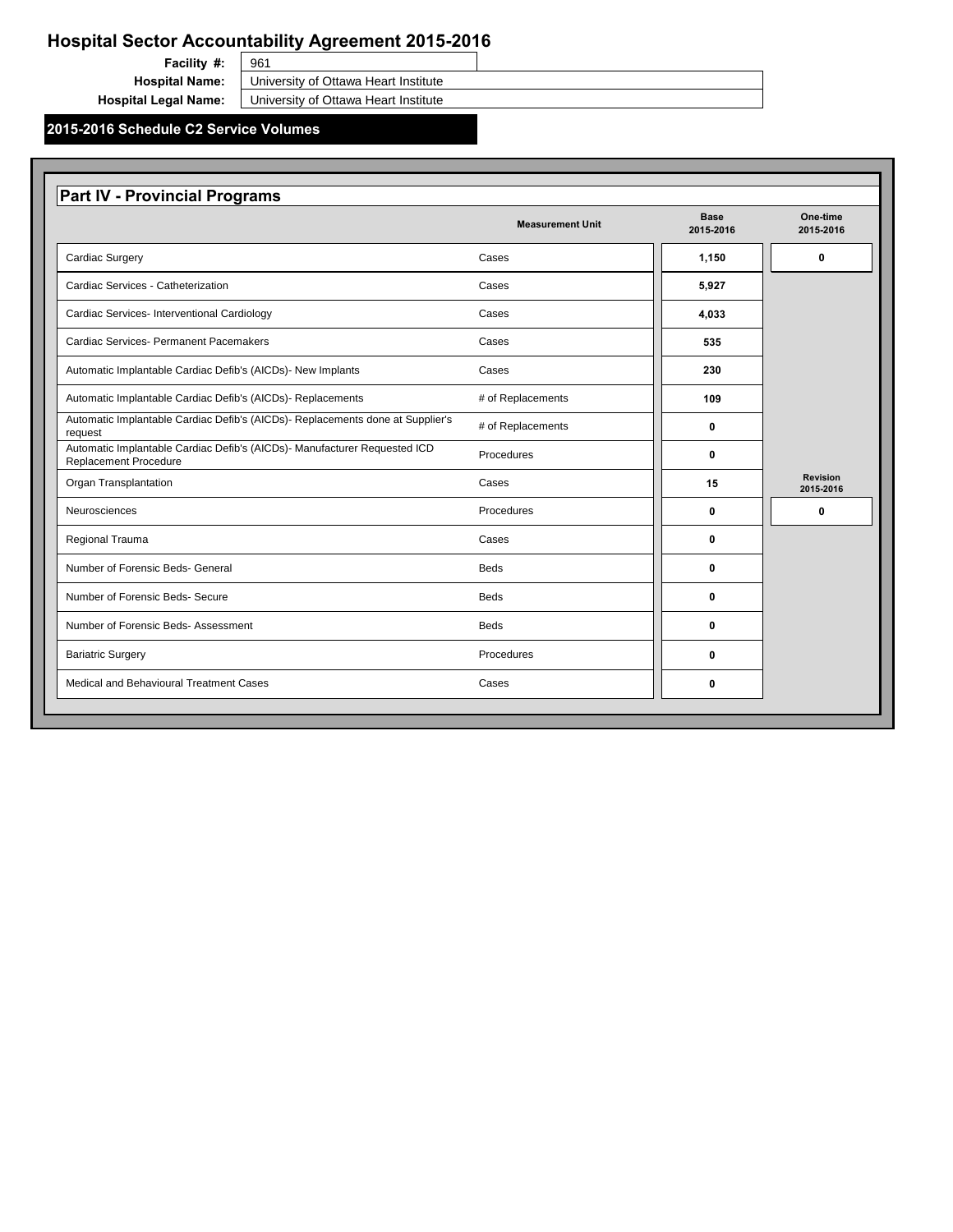### **2015-2016 Schedule C2 Service Volumes**

961 **Facility #: Hospital Name:** University of Ottawa Heart Institute **Hospital Legal Name:** University of Ottawa Heart Institute

| <b>Part V - Quality Based Procedures</b>                                        |                         |                            |
|---------------------------------------------------------------------------------|-------------------------|----------------------------|
|                                                                                 | <b>Measurement Unit</b> | <b>Volume</b><br>2015-2016 |
| Rehabilitation Inpatient Primary Unlilateral Hip Replacement                    | Volume                  | $\boldsymbol{0}$           |
| Acute Inpatient Primary Unilateral Hip Replacement                              | Volume                  | 0                          |
| Rehabilitation Inpatient Primary Unlilateral Knee Replacement                   | Volume                  | 0                          |
| Acute Inpatient Primary Unilateral Knee Replacement                             | Volume                  | $\mathbf 0$                |
| <b>Acute Inpatient Hip Fracture</b>                                             | Volume                  | 0                          |
| Knee Arthroscopy                                                                | Volume                  | 0                          |
| Elective Hips - Outpatient Rehabilitation for Primary Hip                       | Volume                  | 0                          |
| Elective Knees - Outpatient Rehabilitation for Primary Knee                     | Volume                  | 0                          |
| Acute Inpatient Primary Bilateral Joint Replacement (Hip/Knee)                  | Volume                  | 0                          |
| Acute Inpatient Congestive Heart Failure                                        | Volume                  | 278                        |
| Aortic Valve Replacement                                                        | Volume                  | 0                          |
| <b>Coronary Artery Disease</b>                                                  | Volume                  | 0                          |
| Acute Inpatient Stroke Hemorrhage                                               | Volume                  | $\mathbf 0$                |
| Acute Inpatient Stroke Ischemic or Unspecified                                  | Volume                  | $\mathbf{3}$               |
| Acute Inpatient Stroke Transient Ischemic Attack (TIA)                          | Volume                  | 1                          |
| Acute Inpatient Non-Cardiac Vascular Aortic Aneurysm excluding Advanced Pathway | Volume                  | 0                          |
| Acute Inpatient Non-Cardiac Vascular Lower Extremity Occlusive Disease          | Volume                  | 0                          |
| <b>Unilateral Cataract Day Surgery</b>                                          | Volume                  | 0                          |
| <b>Bilateral Cataract Day Surgery</b>                                           | Volume                  | 0                          |
| <b>Retinal Disease</b>                                                          | Volume                  | 0                          |
| Inpatient Neonatal Jaundice (Hyperbilirubinemia)                                | Volume                  | 0                          |
| <b>Acute Inpatient Tonsillectomy</b>                                            | Volume                  | 0                          |
| Acute Inpatient Chronic Obstructive Pulmonary Disease                           | Volume                  | 5                          |
| Acute Inpatient Pneumonia                                                       | Volume                  | 6                          |
| Endoscopy                                                                       | Volume                  | 0                          |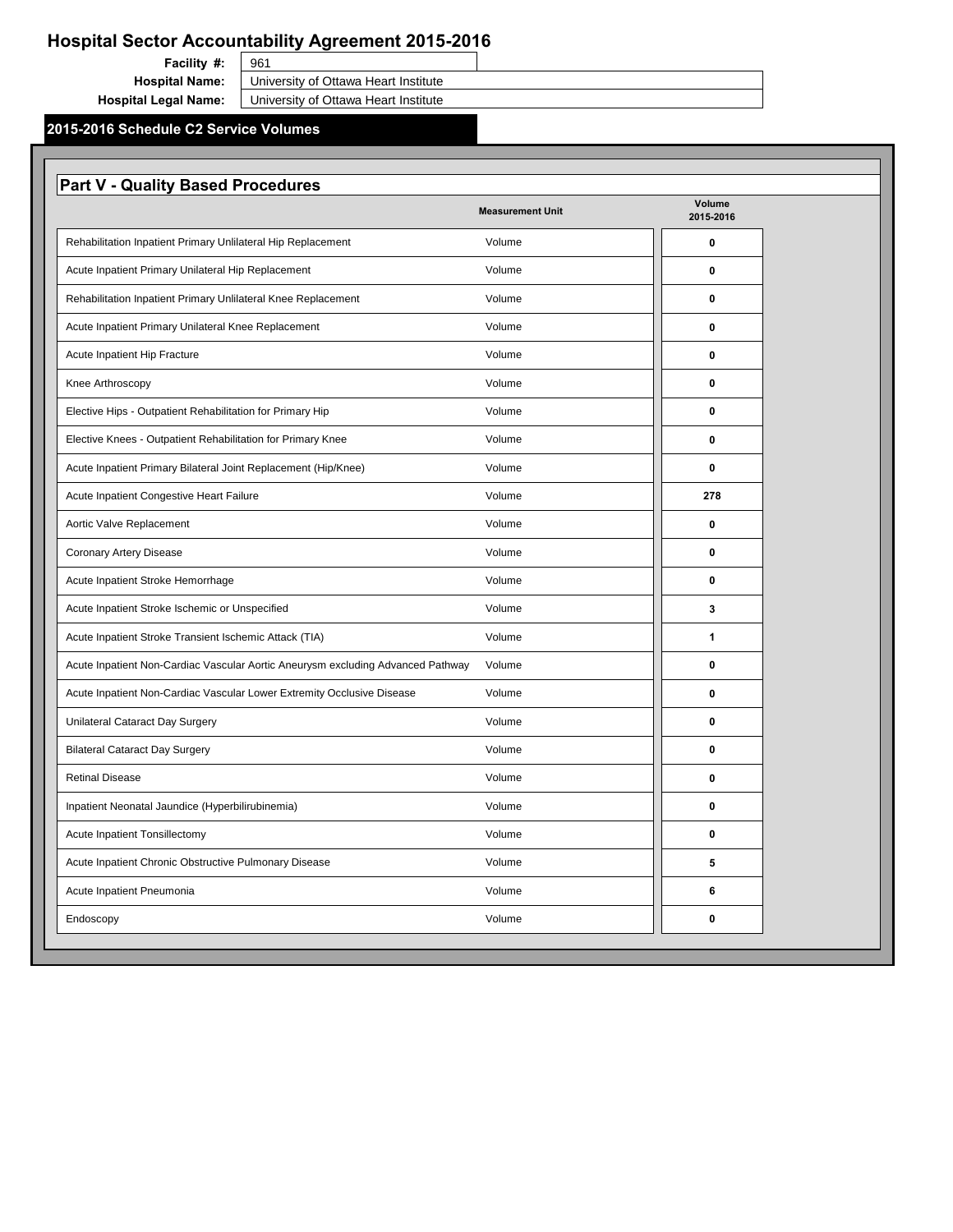**2015-2016 Schedule C3: LHIN Local Indicators and Obligations**

**Facility #:** 

961 **Hospital Name:** University of Ottawa Heart Institute **Hospital Legal Name:** University of Ottawa Heart Institute

IT Systems: The Hospital understands that as a partner in the health care system, it has an obligation to participate in E-Health initiatives. Hospital participation includes, but is not limited to, the identification of project leads/champions, participation in regional/ provincial planning and implementation groups, and any specific obligations that may be specified in E-Health initiatives. The Hospital understands that under legislation it is required to look for integration opportunities with other health service providers. The Hospital agrees that it will incorporate opportunities to collaborate/ integrate IT services with other health service providers into their E-Health Strategic Plans. In so doing, the Hospital will identify those areas, projects, or initiatives where collaboration is targeted. In addition, the Hospital agrees that, prior to making a material investment in information systems or information technology, it will share the product specifications and identified need with the LHIN E-Health Lead. The LHIN E-Health Lead will evaluate the submission to ensure that the purchase is aligned with any strategic IT/IS plans, or with the identified best practice standards within the LHIN. The LHIN E-Health Lead will advise the Hospital of his/her opinion on how the submission supports a LHIN-wide IT/ IS approach within 30 days and include in that opinion any recommendations which would strengthen the integration of IT/IS connectivity within the LHIN. Should the hospital disagree with these recommendations, the Hospital is required to advise its LHIN consultant and provide the rationale for proceeding as originally planned. Finally, the Hospital's procurement person or department will affirm that collaboration has been sought prior to allowing any material investment in information systems or information technology to proceed.

Readmission Rates for Patients with Heart Failure: The Hospital will participate in the Acute Coronary Syndrome (ACS) and Congestive Heart Failure (CHF) Guidelines Applied in Practice (GAP) Projects, and submit the required data to the UOHI according to individual site agreements between UOHI and participating Hospital. UOHI will report to the LHIN on the % of ACS and CHF patients discharged with best practices by site and by region. UOHI will ensure the development of a standardized care map for CHF. UOHI will ensure the development of a multi-sectorial plan to increase continuity of care for heart failure.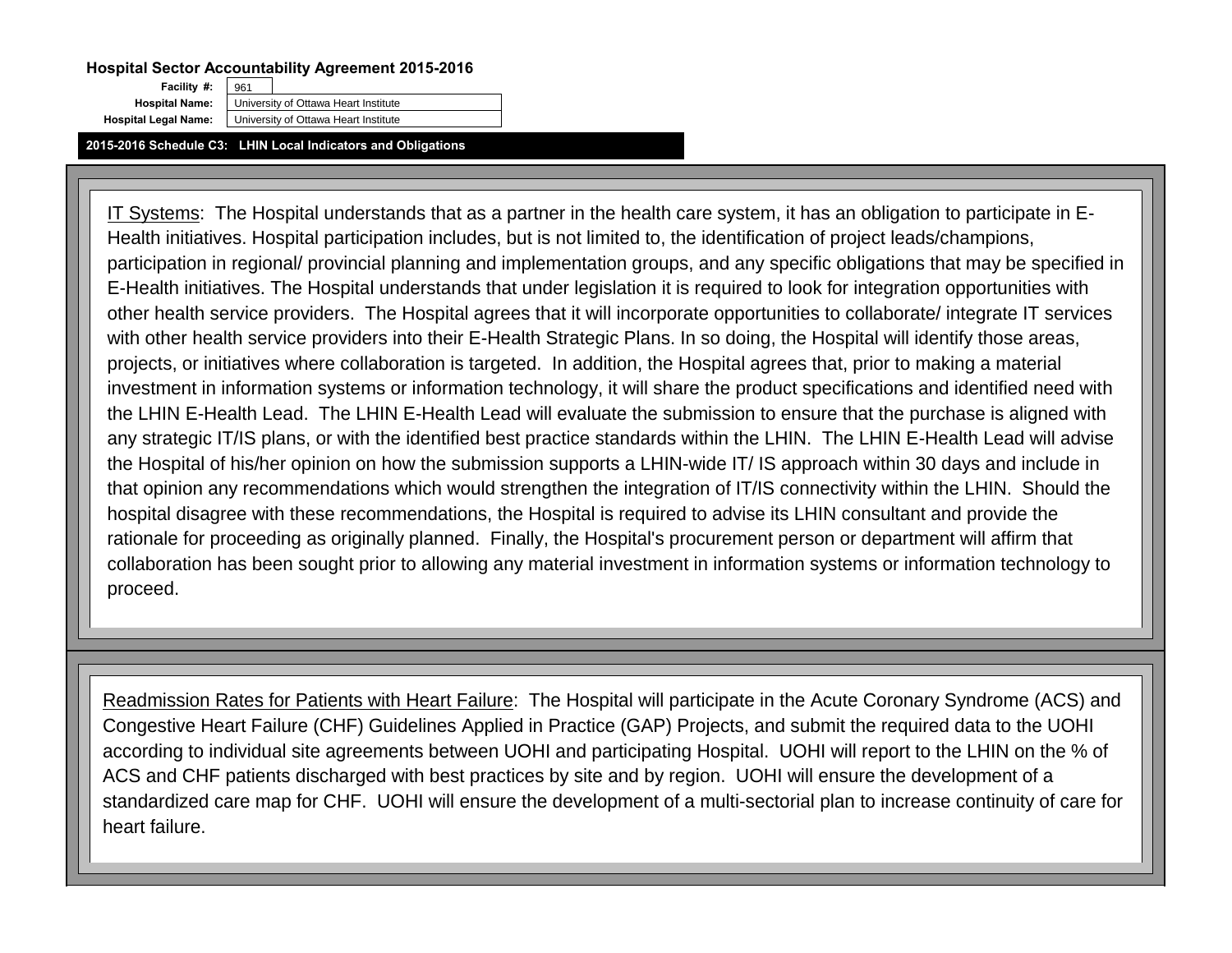**2015-2016 Schedule C3: LHIN Local Indicators and Obligations**

**Facility #:** 

961 **Hospital Name:** University of Ottawa Heart Institute **Hospital Legal Name:** University of Ottawa Heart Institute

Ottawa Model of Smoking Cessation: The Hospital will ensure that the Ottawa Model of Smoking Cessation (OMSC) is implemented and provided to Hospital inpatients working toward reaching 80% of inpatient smokers. Reach= number of individuals provided OMSC and entered into centralized database divided by number of expected smokers.

Senior Friendly: Hospitals will utilize findings of the Senior Friendly (SF) self-assessment to develop quality improvement plans in line with Senior Friendly best practices and submit by Q4 a report (using the template provided) outlining what activities and accomplishments it has undertaken as part of its Senior Friendly Hospital Strategy

Regional Health Services Programs: The Hospital will implement LHIN-approved plans and will align its services with regional programs and networks such as, but not limited to, Champlain Hospice Palliative Care Regional Program, Champlain Regional Orthopaedic Program, Champlain Maternal Newborn Regional Program, Champlain Regional Stroke Network and the Champlain Telemedicine Coordinating Committee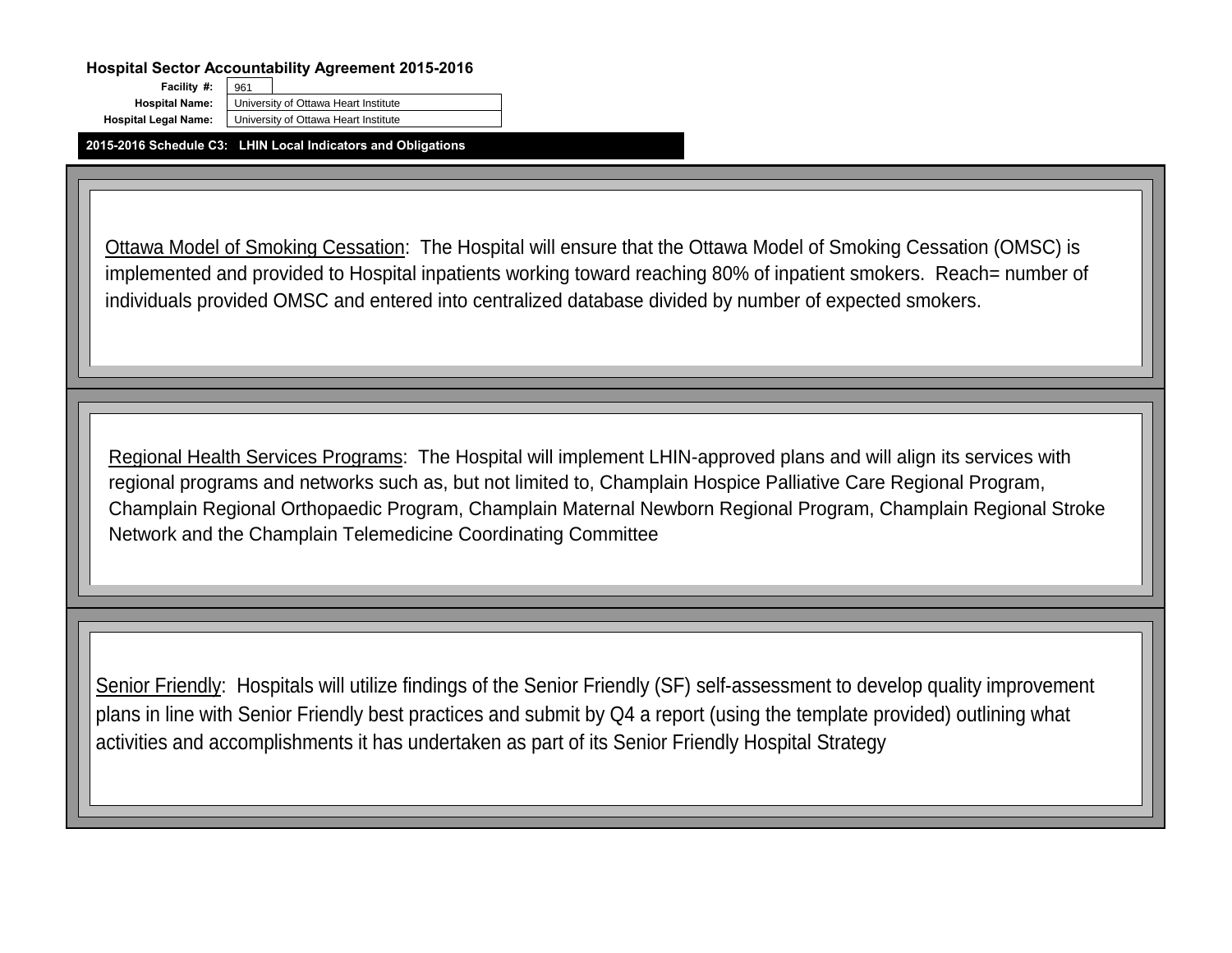961

**2015-2016 Schedule C3: LHIN Local Indicators and Obligations**

**Facility #:** 

**Hospital Name:** University of Ottawa Heart Institute **Hospital Legal Name:** University of Ottawa Heart Institute

ALC long-stay: Hospitals will report on the following metrics using the Patient Extract and ALC Designation Date data found on the WTIS/ALC Database:

1) The number of ALC patients who have been designated ALC for 40 days or more, during the reporting period;

2) The number of ALC patients who have been designated ALC for 40 days or more, during the reporting period, divided by the total number of patients designated ALC, during the reporting period, multiplied by 100; and

Surge Capacity Planning: The Hospital will develop internal policies and procedures for the management of minor and moderate surge capacity, in alignment with the work of the Champlain LHIN Critical Care Network. These policies will be reviewed and updated every 2 years or more often if required.

3) the number of ALC patient days that are attributed to ALC patients who have been designated ALC for 40 days or more, during the reporting period.

Hospital-specific target for 10% reduction in long-stay ALC days: 172

Cultural Dimension: Hospitals will support the development and implementation of a Champlain LHIN Plan to capture information on Francophone clients/patients.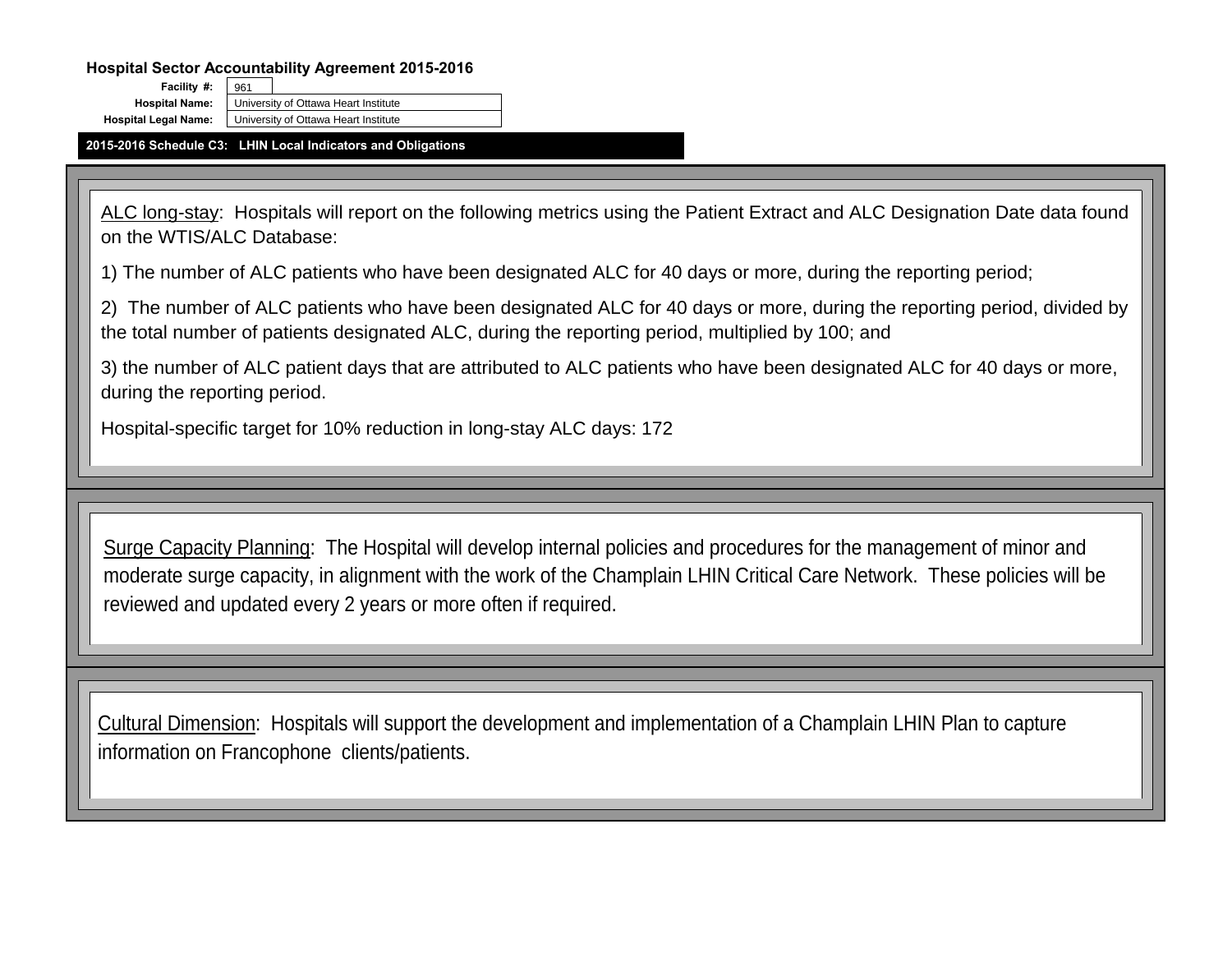**2015-2016 Schedule C3: LHIN Local Indicators and Obligations**

**Facility #:** 

961 **Hospital Name:** University of Ottawa Heart Institute **Hospital Legal Name:** University of Ottawa Heart Institute

Life or Limb Policy and Repatriation Agreement: The Hospital will comply with the Life or Limb Policy and the Champlain LHIN Hospital Patient Repatriation Policy. Hospitals that have access to the online Repatriation Tool hosted by CritiCall Ontario are required to use the tool for all repatriations. The Hospital will collect and submit information that will support ongoing monitoring and performance measurement as required.

Surgical and Diagnostic Wait Times: The Hospital will maintain awareness of regional wait time performance indicators and targets and will monitor the Hospital's contribution opt the region's overall performance. The Hospital will work with all other Champlain hospitals that provide surgical and diagnostic services to ensure that the Champlain LHIN wait time targets are met. Hospital-specific wait time targets may be renegotiated during the fiscal year, if services are redistributed as part of a LHIN-approved strategy to improve regional wait time performance.

LHIN Scorecard Review: The Hospital will review the LHIN's quarterly scorecard report "Champlain Health System Performance and Accomplishments". The Hospital will monitor its contribution to the region's overall performance on the indicators within the report and will identify opportunities for improvement.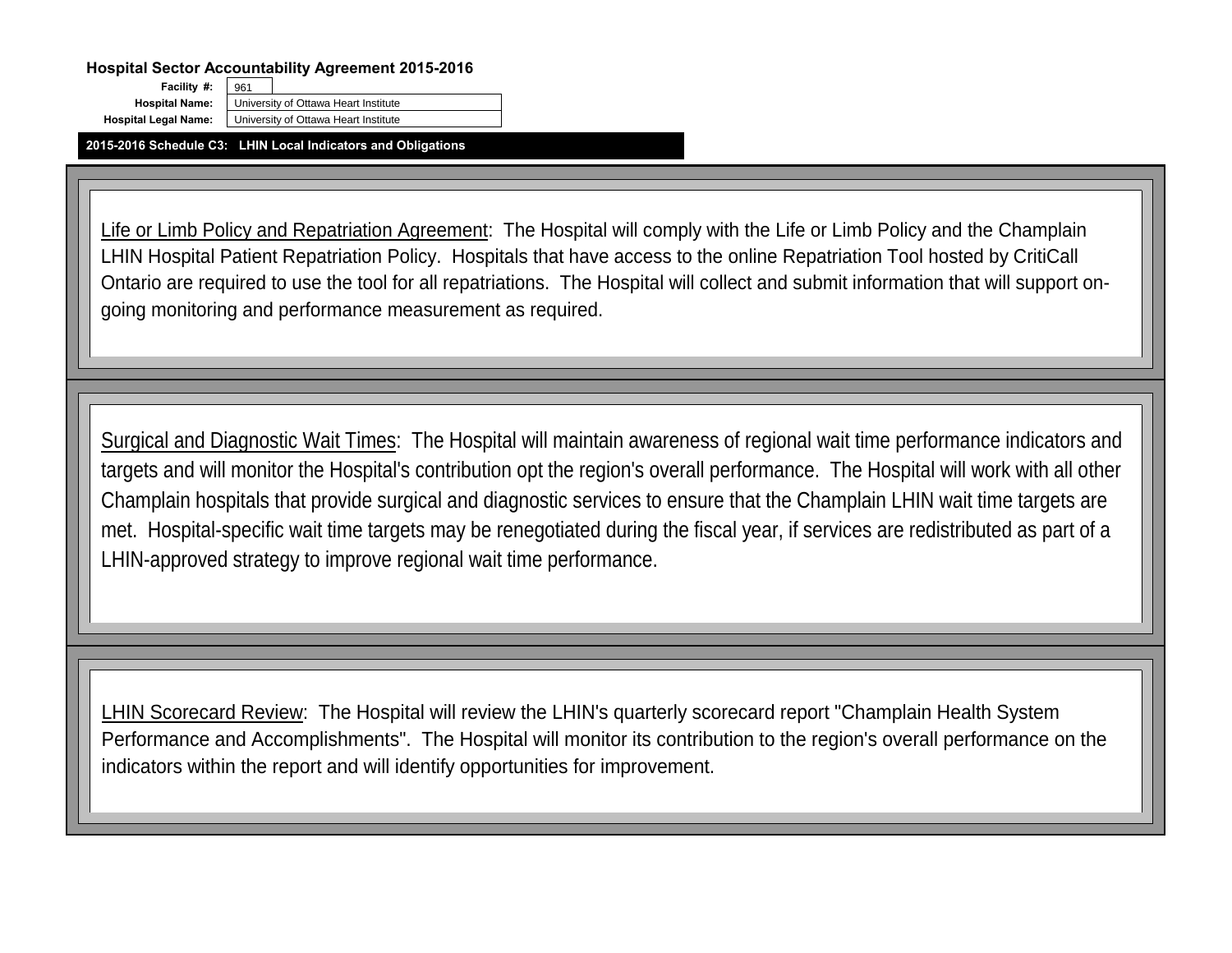**2015-2016 Schedule C3: LHIN Local Indicators and Obligations**

**Facility #:** 

961 **Hospital Name:** University of Ottawa Heart Institute **Hospital Legal Name:** University of Ottawa Heart Institute

Total Margin Waiver: The terms of the conditional waiver for fiscal year 2015/16 that are set out in the hospital service accountability agreement between the LHIN and the HSP apply to the HSP's obligations to achieve a balanced budget in fiscal year 2015/16 under this Agreement.

(a) The Hospital has advised the LHIN that it anticipates incurring a deficit of no more than \$ -3,689,061 (the "Deficit Amount") in fiscal 2015/16. The Hospital agrees that it will not exceed [\$ -3,689,061].

(b) Subject to (a) the LHIN will waive the requirements of 6.1.3 (a) from April 1, 2015 to March 31, 2016 provided that:

(i) the Hospital develops an improvement plan that will enable the Hospital to achieve a balanced operating position by no later than March 31, 2016 (the "Hospital Improvement Plan");

(ii) the board approved Hospital Improvement Plan is delivered to the LHIN no later than June 30, 2015; (iii) the Hospital Improvement Plan is acceptable to the LHIN;

(iv) the Hospital implements the Hospital Improvement Plan as directed by the LHIN; (v) the Hospital will promptly report to the LHIN in writing at any time if it is determined that the projected deficit will exceed the Deficit Amount and such report will contain explanations for the variance and recovery plan; and (vi) fulfils such other conditions as the LHIN may require.